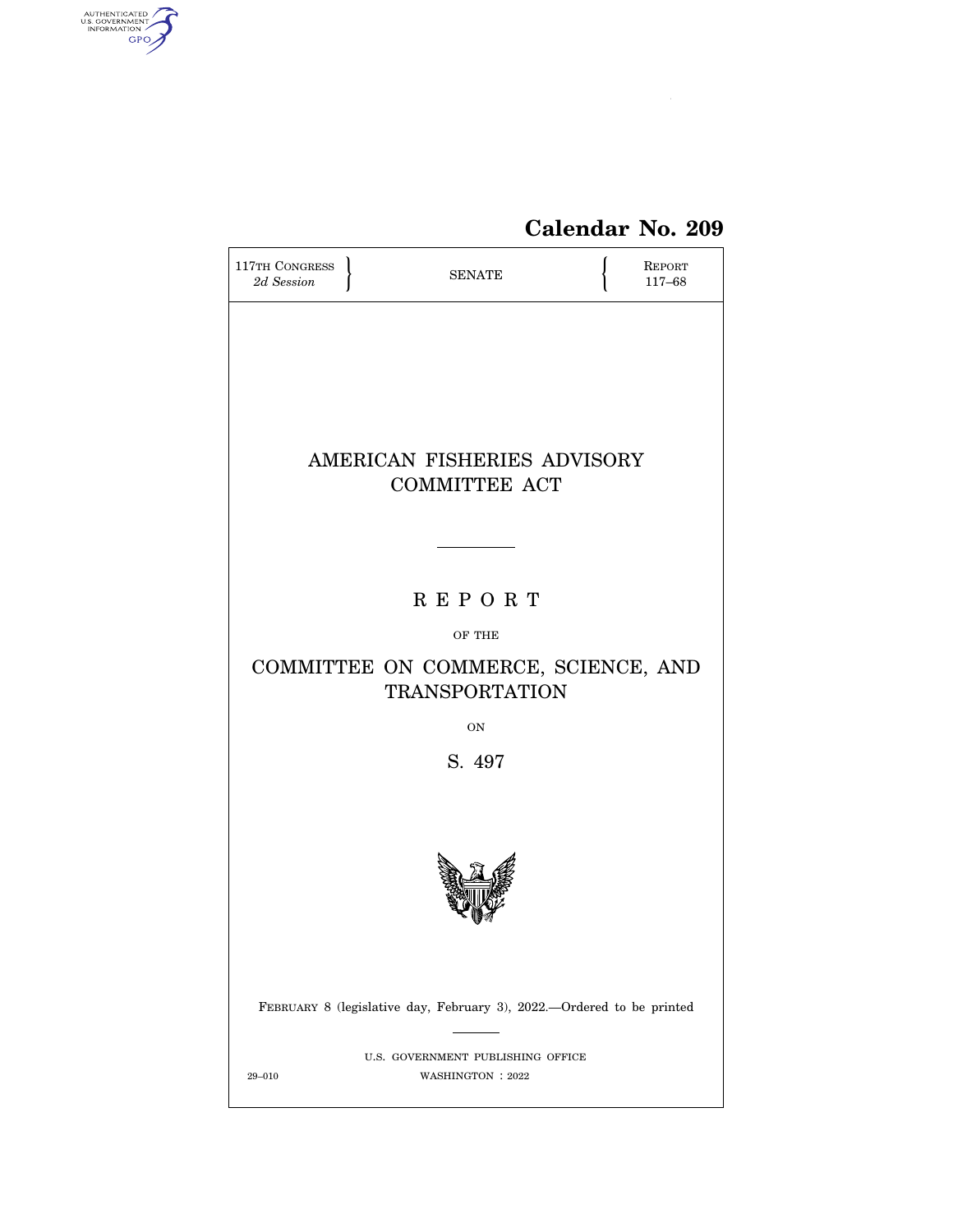## SENATE COMMITTEE ON COMMERCE, SCIENCE, AND TRANSPORTATION

# ONE HUNDRED SEVENTEENTH CONGRESS

#### SECOND SESSION

MARIA CANTWELL, Washington, *Chair* 

RICHARD BLUMENTHAL, Connecticut JOHN THUNE, South I<br>BRIAN SCHATZ, Hawaii ROY BLUNT, Missouri BRIAN SCHATZ, Hawaii ROY BLUNT, Miss<br>EDWARD MARKEY, Massachusetts TED CRUZ, Texas EDWARD MARKEY, Massachusetts TED CRUZ, Texas GARY PETERS, Michigan DEB FISCHER, Nebraska TAMMY BALDWIN, Wisconsin JERRY MORAN, Kansas GARY PETERS, Michigan DEB FISCHER, Nebraska TAMMY BALDWIN, Wisconsin JERRY MORAN, Kansas TAMMY DUCKWORTH, Illinois **DAN SULLIVAN, Alaska JON TESTER, Montana** MARSHA BLACKBURN, KYRSTEN SINEMA, Arizona TODD YOUNG, I<br/>n $\,$  JACKY ROSEN, Nevada $\,$  MIKE LEE, Utah JACKY ROSEN, Nevada BEN RAY LUJÁN, New Mexico<br>JOHN HICKENLOOPER, Colorado RAPHAEL WARNOCK, Georgia

AMY KLOBUCHAR, Minnesota ROGER WICKER, Mississippi MARSHA BLACKBURN, Tennessee<br>TODD YOUNG, Indiana MIAE LEE, UGAN<br>RON JOHN SON, Wisconsin<br>SHELLEY MOORE CAPITO, West Virginia<br>RICK SCOTT, Florida CYNTHIA LUMMIS, Wyoming

> MELISSA PORTER, *Acting Staff Director*  JOHN KEAST, *Minority Staff Director*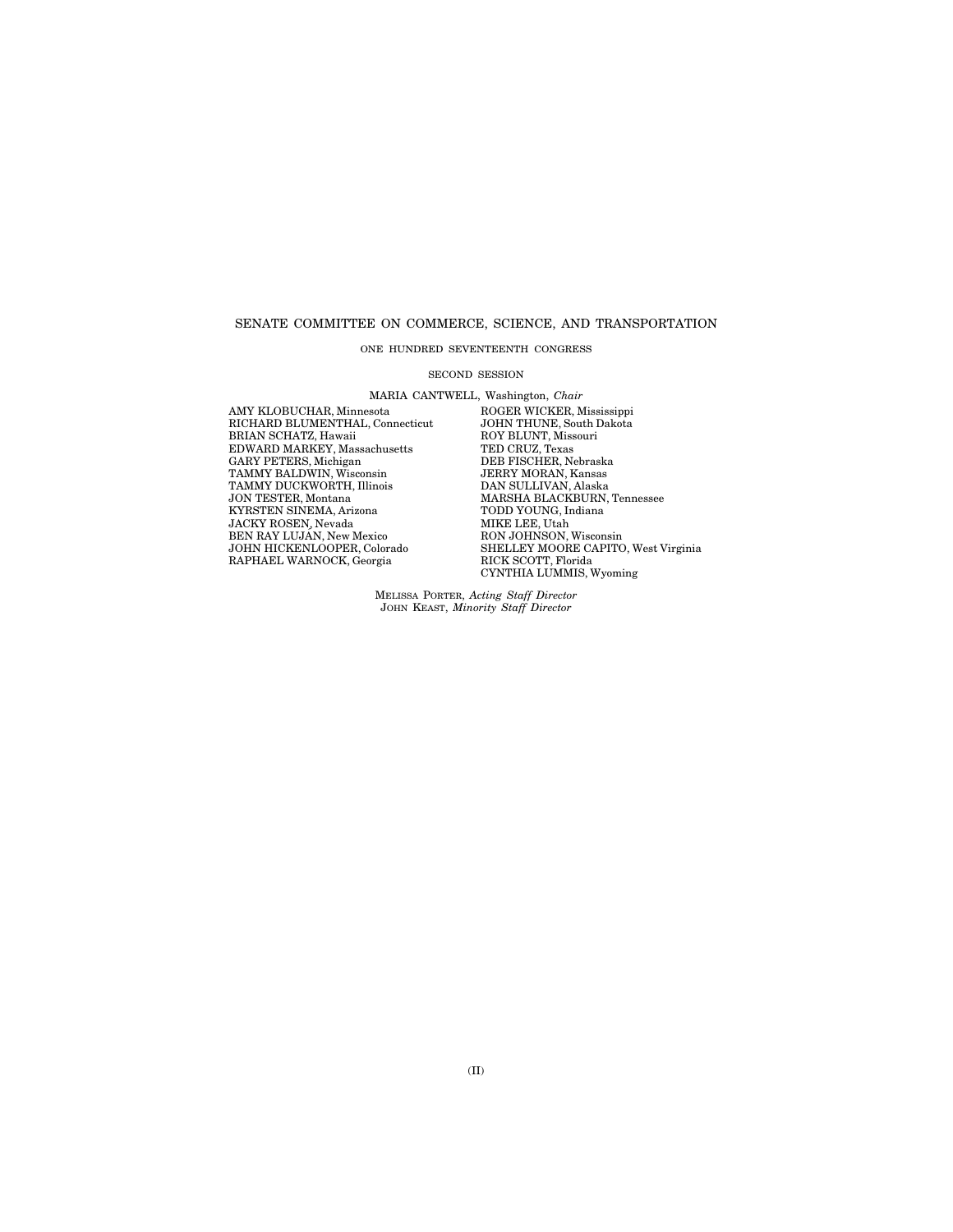117TH CONGRESS **REPORT** 2d Session **117–68** 

# AMERICAN FISHERIES ADVISORY COMMITTEE ACT

FEBRUARY 8 (legislative day, February 3), 2022.—Ordered to be printed

Ms. CANTWELL, from the Committee on Commerce, Science, and Transportation, submitted the following

# R E P O R T

#### [To accompany S. 497]

#### [Including cost estimate of the Congressional Budget Office]

The Committee on Commerce, Science, and Transportation, to which was referred the bill (S. 497) to establish the American Fisheries Advisory Committee to assist in the awarding of fisheries research and development grants, and for other purposes, having considered the same, reports favorably thereon without amendment and recommends that the bill do pass.

# PURPOSE OF THE BILL

The purpose of S. 497, the American Fisheries Advisory Committee Act, is to create the American Fisheries Advisory Committee (Advisory Committee) to do the following: identify the needs of the seafood industry, develop requests for proposals, review grant applications, and select grant applications for approval. This bill also would require that all final decisions be at the discretion of the Secretary of Commerce (Secretary) and that the Advisory Committee meet not more than two times each year.

#### BACKGROUND AND NEEDS

The fishery management standards established by the Magnuson-Stevens Fishery Conservation and Management Act (MSA)<sup>1</sup> have led to the rebuilding of most stocks of federally managed fish. As of the end of 2018,  $\overline{9}$  percent of stocks were subject to over-

<sup>1</sup> 16 U.S.C. 1801 et seq.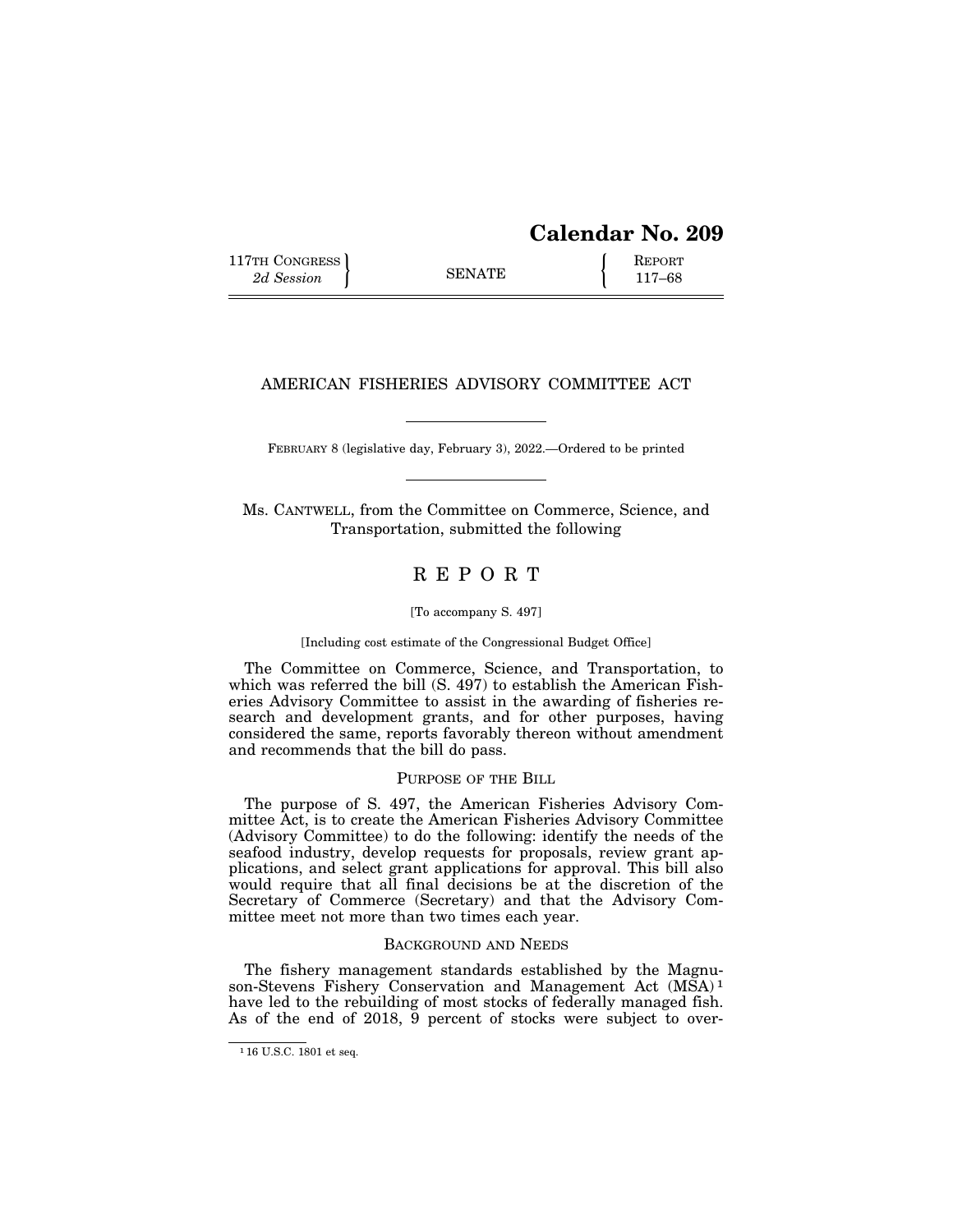fishing and 18 percent of stocks were overfished.2 Additionally, in 2018, one stock was declared rebuilt and added to the 44 other successfully rebuilt fisheries.3 One of the reasons stocks have been rebuilt in recent years is that the 2006 amendments to the MSA required science-based annual catch limits.

The Saltonstall-Kennedy Fund (S–K Fund) was established to "carry out a national program of research and development addressed to such aspects of United States fisheries (including, but not limited to, harvesting, processing, marketing, and associated infrastructures)."<sup>4</sup> It is funded by tariffs on imported fishery products.5 Originally, the previous advisory committee oversaw the S– K Fund's activity,<sup>6</sup> but that advisory committee was disbanded due to the enactment of the Federal Advisory Committee Act.7 Since the disbanding of that advisory committee, the funds have been distributed by the National Oceanic and Atmospheric Administration (NOAA) either as grants or to fund internal projects. Concerns have been raised, however, that NOAA does not distribute grants in accordance with the S–K Fund's governing statute. For example, of the 36 grants given out by NOAA in 2018, only 6 were intended to improve the marketing of fish.

#### SUMMARY OF PROVISIONS

S. 497 would establish an Advisory Committee to evaluate grants and make recommendations on which projects should be funded by the S–K Fund.

#### LEGISLATIVE HISTORY

S. 497 was introduced on March 1, 2021, by Senator Sullivan (for himself and Senators Cantwell, Murkowski, Markey, and Warren) and was referred to the Committee on Commerce, Science, and Transportation of the Senate. Senators Rubio and Warnock are additional cosponsors. On May 12, 2021, the Committee met in open Executive Session and, by voice vote, ordered S. 497 reported favorably without amendment.

In the 116th Congress, an identical bill, S. 494, was introduced on February 14, 2019, by Senator Sullivan (for himself and Senators Cantwell, Markey, Murkowski, and Warren) and was referred to the Committee on Commerce, Science, and Transportation of the Senate. On April 3, 2019, the Committee met in open Executive Session and, by voice vote, ordered S. 494 to be reported favorably without amendment.

In the 115th Congress, a similar bill, S. 1322, was introduced by Senator Sullivan (for himself and Senators Cantwell and Murkowski) and was referred to the Committee on Commerce, Science, and Transportation of the Senate. It also was cosponsored by Senator Warren. On August 2, 2017, the Committee met in open Executive Session and, by voice vote, ordered S. 1322 reported favorably

<sup>2</sup> National Oceanic and Atmospheric Administration, National Marine Fisheries Service, *Sta-tus of Stocks 2018: Annual Report to Congress on the Status of U.S. Fisheries,* July 30, 2019 (https://media.fisheries.noaa.gov/dam-migration/2018\_status\_of\_stocks\_rtc\_final\_508.pdf). 3 Ibid. 4 15 U.S.C. 713e–3.

<sup>&</sup>lt;sup>5</sup> Ibid.<br><sup>6</sup> Public Law 83–466; 68 Stat. 376.

<sup>7</sup> 5 U.S.C. App.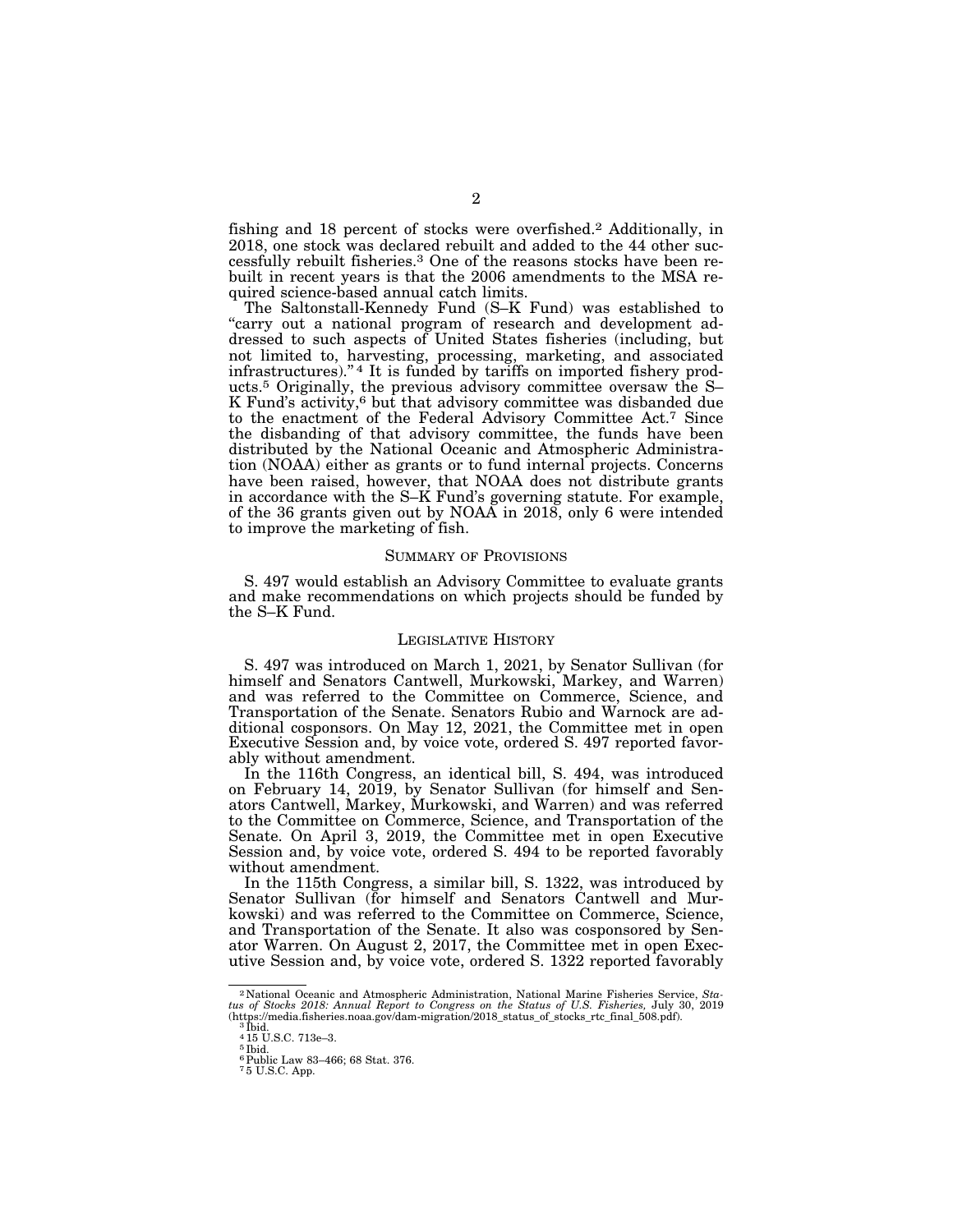with an amendment (in the nature of a substitute). S. 1322 was nearly identical to S. 3087, which was reported favorably with an amendment (in the nature of a substitute) in the 114th Congress.

In the 114th Congress, several amendments to S. 3087, including four from Senator Markey and two from Senator Schatz, were adopted in Executive Session and incorporated in that bill as reported. Subsequent versions of that bill reflected these changes, including the following:

- Require grant recipients to publicly post the title and abstract of the project.
- Reorganize geographic areas.
- Require that one member of the Board represent the fisheries science community.
- Provide criteria by which the Secretary would evaluate grant applications.
- Require the Secretary to submit to the Advisory Committee a justification if the recommendations of the Advisory Committee are not followed.

#### ESTIMATED COSTS

In accordance with paragraph 11(a) of rule XXVI of the Standing Rules of the Senate and section 403 of the Congressional Budget Act of 1974, the Committee provides the following cost estimate, prepared by the Congressional Budget Office:

U.S. CONGRESS, CONGRESSIONAL BUDGET OFFICE, *Washington, DC, February 4, 2022.* 

Hon. MARIA CANTWELL, *Chairwoman, Committee on Commerce, Science, and Transportation, U.S. Senate, Washington, DC.* 

DEAR MADAM CHAIRWOMAN: The Congressional Budget Office has prepared the enclosed cost estimate for S. 497, the American Fisheries Advisory Committee Act.

If you wish further details on this estimate, we will be pleased to provide them. The CBO staff contact is Sofia Guo.

Sincerely,

PHILIP L. SWAGEL, *Director.* 

Enclosure.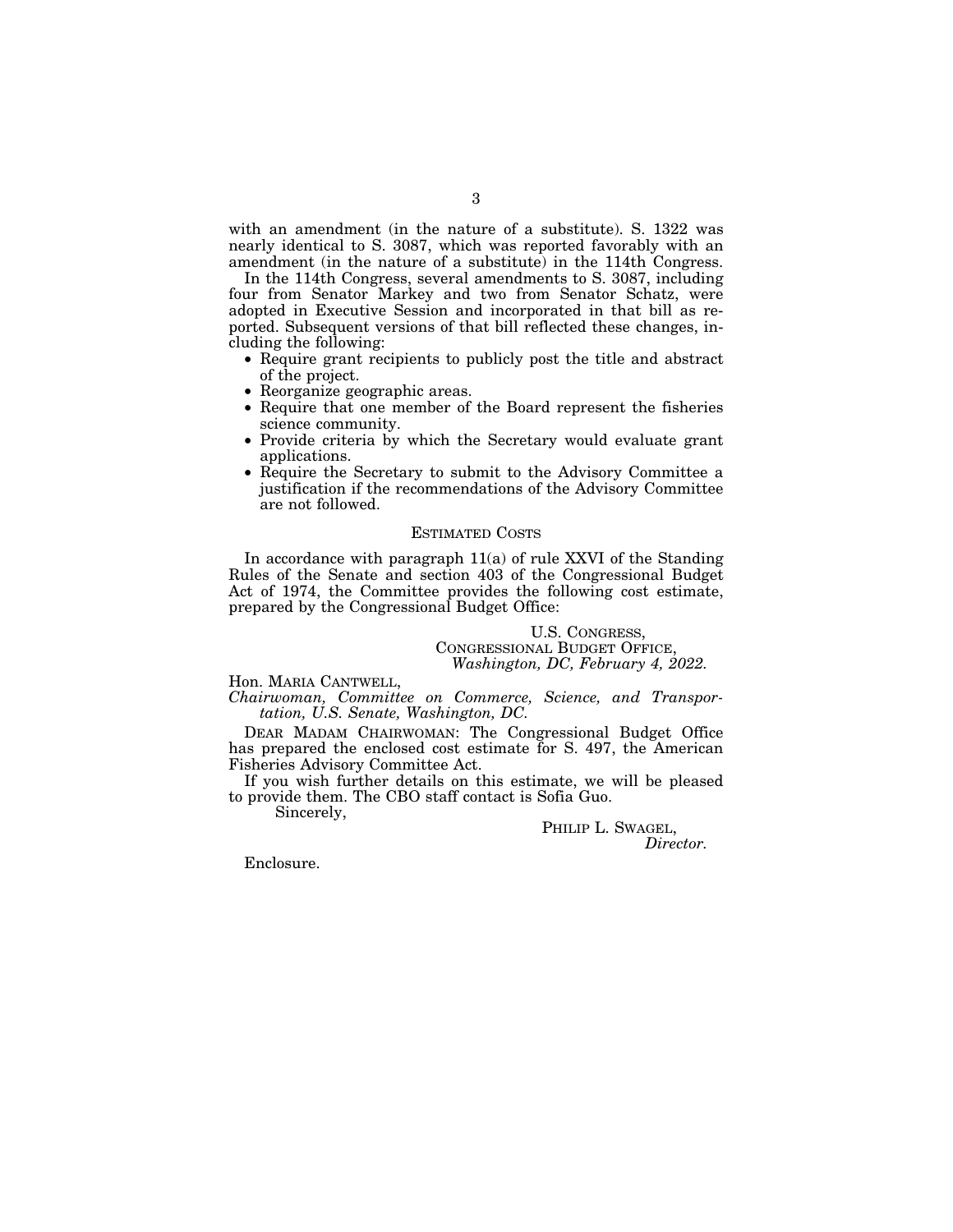| By Fiscal Year, Millions of Dollars                           | 2022 | 2022-2026                           | 2022-2031 |
|---------------------------------------------------------------|------|-------------------------------------|-----------|
| Direct Spending (Outlays)                                     |      |                                     |           |
| Revenues                                                      |      |                                     |           |
| Increase or Decrease (-)<br>in the Deficit                    | n    | ŋ                                   |           |
| Spending Subject to<br><b>Appropriation (Outlays)</b>         | n    | n                                   | o         |
| Statutory pay-as-you-go<br>procedures apply?                  | Yes  | <b>Mandate Effects</b>              |           |
| Increases on-budget deficits in any.                          |      | Contains intergovernmental mandate? | Nο        |
| of the four consecutive 10-year<br>periods beginning in 2032? | No.  | Contains private-sector mandate?    | No.       |

S. 497 would establish the American Fisheries Advisory Committee within the Department of Commerce (DOC). The committee would consist of representatives from each of six geographic regions and at-large members with experience in the seafood and fisheries industries, as selected by DOC. Under the bill, the committee would be responsible for identifying the needs of fishing communities, developing requests for proposals for research and development grants to meet those needs, reviewing grant applications, and selecting applicants to receive funding.

The National Oceanic and Atmospheric Administration currently administers the fishery research and development grant program described above. That program's funding is derived from DOC's permanent authority to spend 30 percent of customs receipts collected from imported fishery products. In 2021, the agency spent \$6.4 million on the grant program. S. 497 would shift the authority to administer the grant program to the newly established committee. The bill also would expand eligibility for grant applicants to include projects related to fisheries science and recreational fishing.

S. 497 would not change the amount of authorized spending of custom receipts (although the composition of that spending might change). Thus, CBO estimates that enacting S. 497 would not affect the federal budget.

The CBO staff contact for this estimate is Sofia Guo. The estimate was reviewed by H. Samuel Papenfuss, Deputy Director of Budget Analysis.

#### REGULATORY IMPACT STATEMENT

In accordance with paragraph 11(b) of rule XXVI of the Standing Rules of the Senate, the Committee provides the following evaluation of the regulatory impact of the legislation, as reported:

# NUMBER OF PERSONS COVERED

S. 497, as reported, would cover anyone applying for a Fund grant.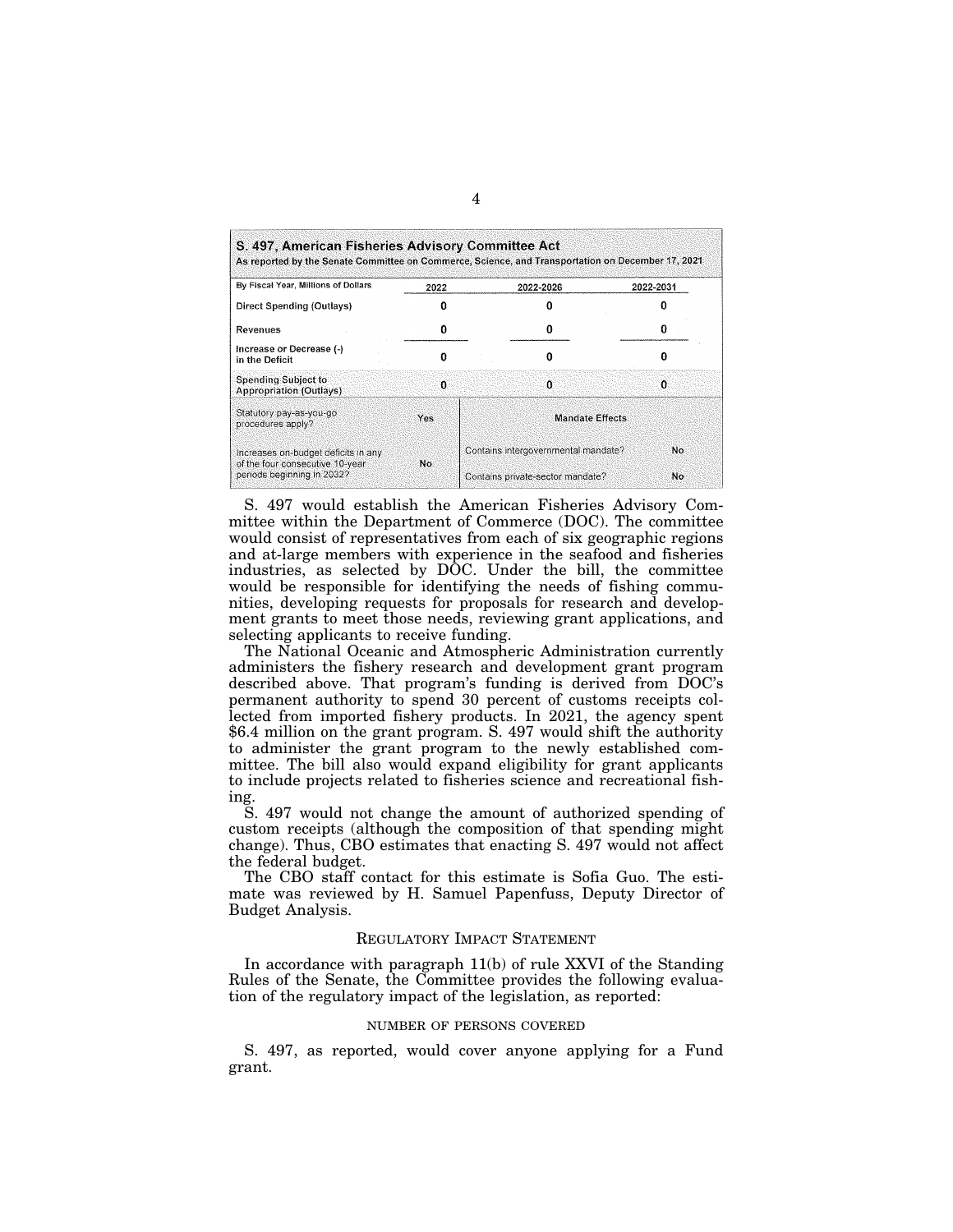# ECONOMIC IMPACT

S. 497, as reported, is not expected to have any significant adverse impact on the Nation's economy.

# PRIVACY

S. 497, as reported, would not have any adverse impact on the privacy of individuals.

## PAPERWORK

S. 497, as reported, would require the Secretary to provide a written document to the Advisory Committee justifying denial of funding for a grant selected by the Advisory Committee.

#### CONGRESSIONALLY DIRECTED SPENDING

In compliance with paragraph 4(b) of rule XLIV of the Standing Rules of the Senate, the Committee provides that no provisions contained in the bill, as reported, meet the definition of congressionally directed spending items under the rule.

#### SECTION-BY-SECTION ANALYSIS

#### *Section 1. Short title.*

This section would provide that the Act may be cited as the ''American Fisheries Advisory Committee Act''.

# *Section 2. American Fisheries Advisory Committee.*

This section would establish the Advisory Committee. Membership of the Advisory Committee would include 18 members from various States and 4 at-large members. The Advisory Committee would be required to do the following: identify the needs of the seafood industry; develop requests for proposals; review grant applications; and select grant applications for approval. The Advisory Committee would meet not more than semiannually. All decisions would be subject to a feasibility review by the Secretary.

# *Section 3. Expansion of specified purposes of fisheries research and development projects grants program to include fisheries research and development projects.*

This section would amend and expand the Saltonstall-Kennedy Fund governing statute to include fisheries science and recreational fishing as approved projects for grant application.

## *Section 4. Public availability of grants proposals.*

This section would require any person awarded a grant to make publicly available the title and abstract of the project.

#### CHANGES IN EXISTING LAW

In compliance with paragraph 12 of rule XXVI of the Standing Rules of the Senate, changes in existing law made by the bill, as reported, are shown as follows (existing law proposed to be omitted is enclosed in black brackets, new material is printed in italic, existing law in which no change is proposed is shown in roman):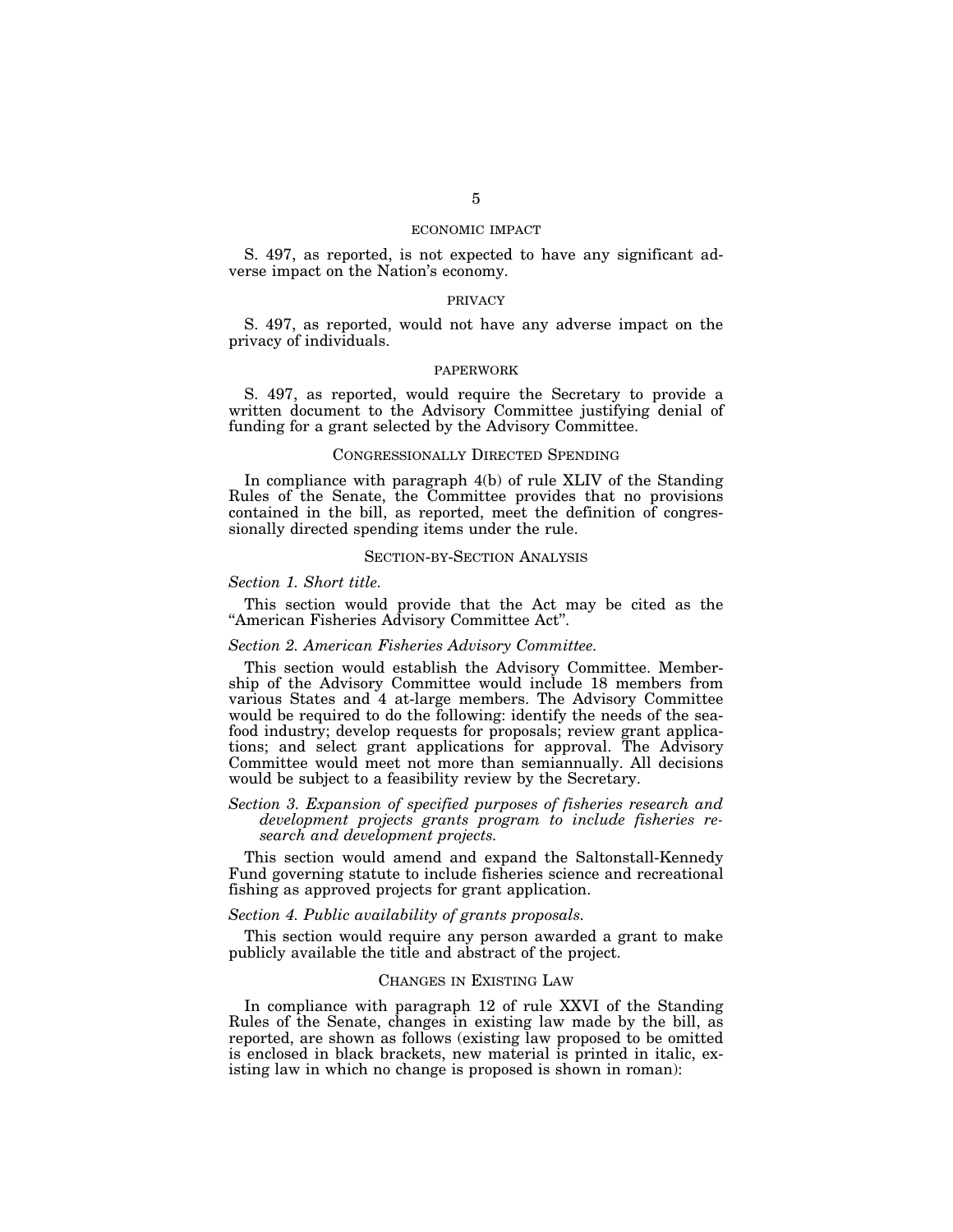# **ACT OF AUGUST 11, 1939**

#### [15 U.S.C. 713c–3]

\* \* \* \* \* \* \* SEC. 2. (a) DEFINITIONS.—\* \* \*

(b) FUND.—\* \* \*

(c) FISHERIES RESEARCH AND DEVELOPMENT PROJECTS.—(1) The Secretary shall make grants from the fund established under subsection (b) to assist persons in carrying out research and development projects addressed to any aspect of United States fisheries, including, but not limited to, *fisheries science, recreational fishing,*  harvesting, processing, marketing, and associated infrastructures.

 $(2) * * * *$ 

 $(3)$  No application for a grant under this subsection may be approved unless the Secretary—

 $(A)$  is satisfied that the applicant has the requisite technical and financial capability to carry out the project; and

 $($ B) evaluates the proposed project as to $-$ 

 $(i)$  soundness of design,

 $\tilde{f}$ (ii) the possibilities of securing productive results,

 $(iii)$  minimization of duplication with other fisheries research and development projects,

 $\left[$ (iv) the organization and management of the project,  $\mathbf{v}(v)$  methods proposed for monitoring and evaluating

the success or failure of the project, and  $(vi)$  such other criteria as the Secretary may re-

quire.]

*(3) (A) No application for a grant under this subsection may be approved unless the Secretary—* 

*(i) is satisfied that the applicant has the requisite technical and financial capability to carry out the project; and* 

*(ii) based on the recommendations of the American Fisheries Advisory Committee established in subsection (e), evaluates the proposed project as to—* 

*(I) soundness of design;* 

*(II) the possibilities of securing productive results; (III) minimization of duplication with other fish-*

*eries research and development projects;* 

*(IV) the organization and management of the project;* 

*(V) methods proposed for monitoring and evaluating the success or failure of the project; and* 

*(VI) such other criteria as the Secretary may require.* 

*(B) If the Secretary fails to provide funds to a grant selected by the American Fisheries Advisory Committee, the Secretary shall provide a written document to the Committee justifying the decision.* 

 $(4) * * * *$ 

 $(5)(A) * * * *$ 

*(6) Any person awarded a grant under this subsection shall make publicly available a title and abstract of the project to be carried out by the grant funds that serves as the public justification for funding the project that includes a statement de-*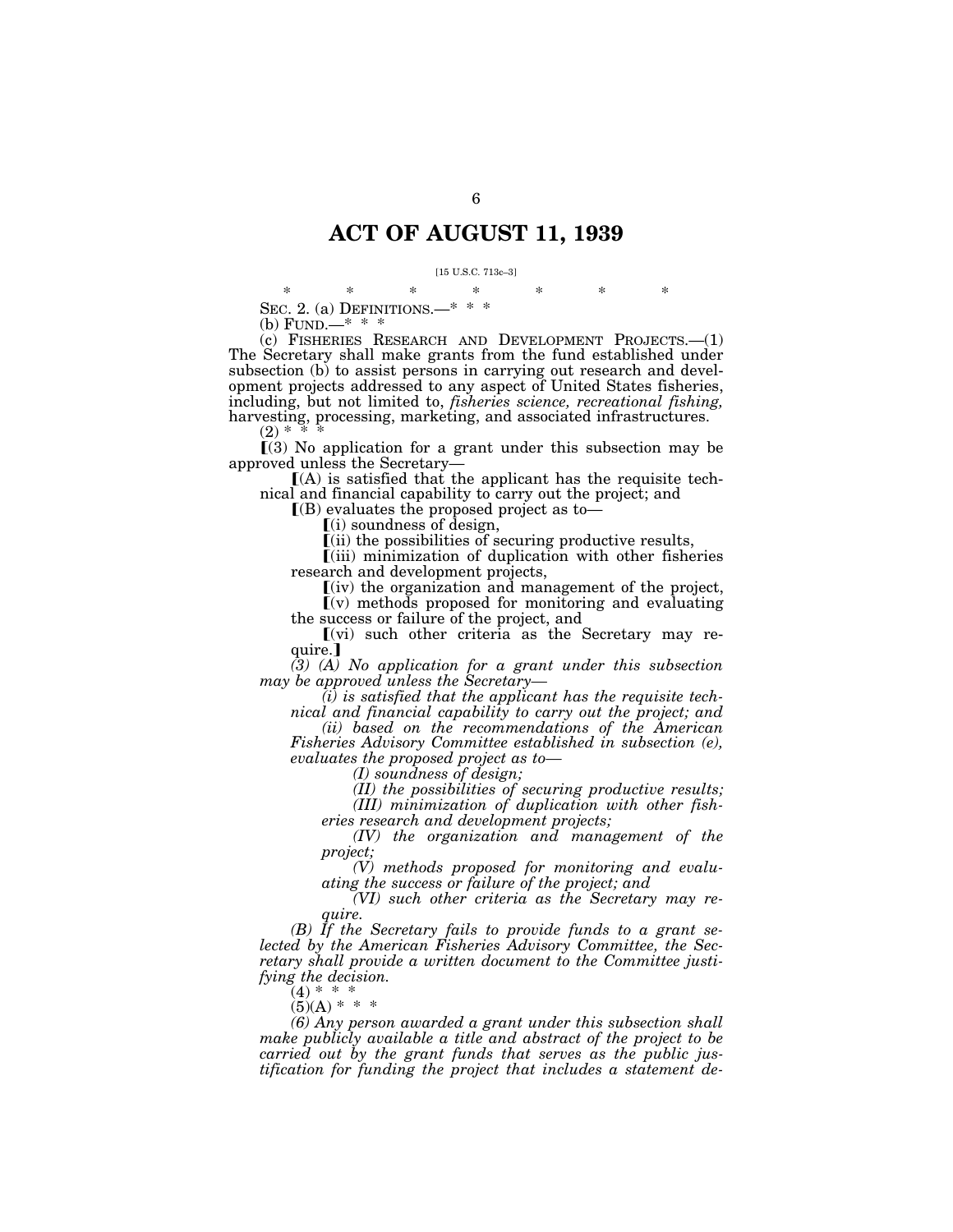*scribing how the project serves to enhance United States fisheries, including harvesting, processing, marketing, and associated infrastructures, if applicable.* 

(d) NATIONAL FISHERIES RESEARCH AND DEVELOPMENT PRO-GRAM.—\* \* \*

*(e) AMERICAN FISHERIES ADVISORY COMMITTEE.— (1) DEFINITIONS.—In this subsection:* 

*(A) COMMITTEE.—The term ''Committee'' means the American Fisheries Advisory Committee established under paragraph (2).* 

*(B) FISHING COMMUNITY.—The term ''fishing community'' means harvesters, marketers, growers, processors, recreational fishermen, charter fishermen, and persons providing them with goods and services.* 

*(C) MARKETING AND PROMOTION.—The term ''marketing and promotion'' means an activity aimed at encouraging the consumption of seafood or expanding or maintaining commercial markets for seafood.* 

*(D) PROCESSOR.—The term ''processor'' means any person in the business of preparing or packaging seafood (including seafood of the processor's own harvesting) for sale.* 

*(E) SEAFOOD.—The term ''seafood'' means farm-raised and wild-caught fish, shellfish, or marine algae harvested in the United States or by a United States flagged vessel for human consumption.* 

*(2) ESTABLISHMENT.—Not later than 90 days after the date of the enactment of the American Fisheries Advisory Committee Act, the Secretary shall establish 6 regions within the American Fisheries Advisory Committee as follows:* 

*(A) Region 1 shall consist of Alaska, Hawaii, the Commonwealth of the Northern Mariana Islands, and the Territories of Guam and American Samoa.* 

*(B) Region 2 shall consist of Maine, New Hampshire, Massachusetts, Rhode Island, and Connecticut.* 

*(C) Region 3 shall consist of Texas, Alabama, Louisiana, Mississippi, Florida, Arkansas, Puerto Rico, and the Territory of the Virgin Islands of the United States.* 

*(D) Region 4 shall consist of California, Washington, Oregon, and Idaho.* 

*(E) Region 5 shall consist of New Jersey, New York, Delaware, Maryland, Virginia, North Carolina, South Carolina, and Georgia.* 

*(F) Region 6 shall consist of Michigan, Minnesota, Wisconsin, Illinois, Indiana, Ohio, and Pennsylvania.* 

*(3) MEMBERSHIP.—The Committee shall be composed of the following members:* 

*(A) REGIONAL REPRESENTATION.—Each of the regions listed in subparagraphs (A) through (F) of paragraph (2) shall be represented on the Committee by 3 members—* 

*(i) who are appointed by the Secretary;* 

*(ii) who reside in a State or territory in the region that the member will represent;* 

*(iii) of which—* 

*(I) one shall have experience as a seafood harvester or processor;*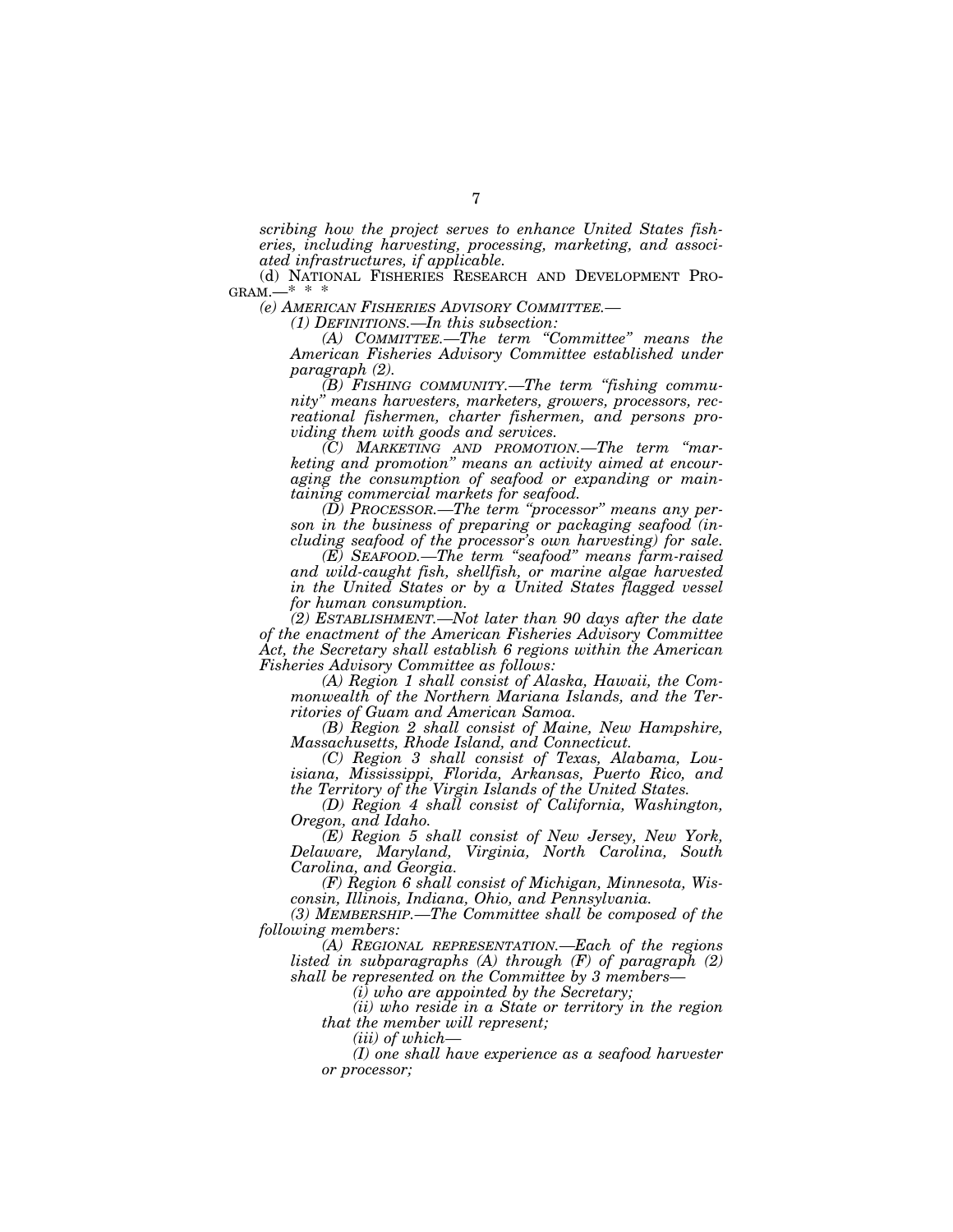*(II) one shall have experience as recreational or commercial fisher or have experience growing seafood; and* 

*(III) one shall be an individual who represents the fisheries science community or the relevant Regional Fishery Management Council; and* 

*(iv) that are selected so that the members of the Committee have experience or expertise with as many seafood species as practicable.* 

*(B) AT-LARGE MEMBERS.—The Secretary shall appoint to the Committee at-large members as follows:* 

*(i) One individual with experience in food distribution, marketing, retail, or food service.* 

*(ii) One individual with experience in the recreational fishing industry supply chain, such as fishermen, manufacturers, retailers, and distributors.* 

*(iii) One individual with experience in the commercial fishing industry supply chain, such as fishermen, manufacturers, retailers, and distributors.* 

*(iv) One individual who is an employee of the National Marine Fisheries Service with expertise in fisheries research.* 

*(C) BALANCED REPRESENTATION.—In selecting the members described in subparagraphs (A) and (B), the Secretary shall seek to maximize on the Committee, to the extent practicable, a balanced representation of expertise in United States fisheries, seafood production, and science.* 

*(4) MEMBER TERMS.—The term for a member of the Committee shall be 3 years, except that the Secretary shall designate staggered terms for the members initially appointed to the Committee.* 

*(5) RESPONSIBILITIES.—The Committee shall be responsible for—* 

*(A) identifying needs of the fishing community that may be addressed by a project funded with a grant under subsection (c);* 

*(B) developing the request for proposals for such grants;* 

*(C) reviewing applications for such grants; and* 

*(D) selecting applications for approval under subsection (c)(2)(B).* 

*(6) CHAIR.—The Committee shall elect a chair by a majority of those voting, if a quorum is present.* 

*(7) QUORUM.—A simple majority of members of the Committee shall constitute a quorum, but a lesser number may hold hearings.* 

*(8) MEETINGS.—* 

*(A) FREQUENCY.—The Committee shall meet not more than 2 times each year.* 

*(B) LOCATION.—The meetings of the Committee shall rotate between the geographic regions described under paragraph (2).* 

*(C) MINIMIZING COSTS.—The Committee shall seek to minimize the operational costs associated with meetings,*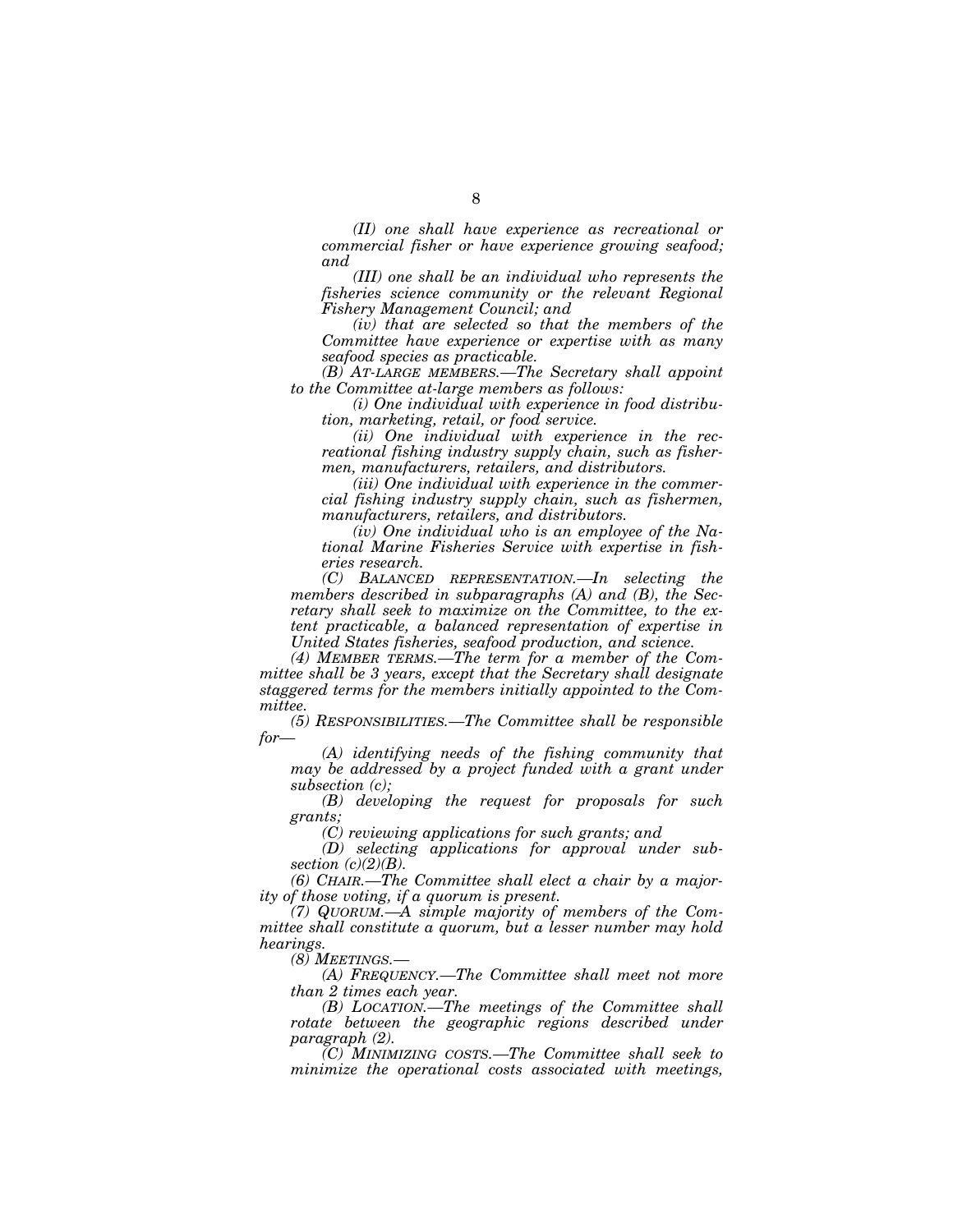*hearings, or other business of the Committee, including through the use of video or teleconference.* 

*(9) DESIGNATION OF STAFF MEMBER.—The Secretary shall designate a staff member to coordinate the activities of the Committee and to assist with administrative and other functions as requested by the Committee.* 

*(10) PER DIEM AND EXPENSES AND FUNDING.—* 

*(A) IN GENERAL.—A member of the Committee shall serve without compensation, but shall be reimbursed in accordance with section 5703 of title 5, United States Code, for reasonable travel costs and expenses incurred in performing duties as a member of the Committee.* 

*(B) FUNDING.—The costs of reimbursements under subparagraph (A) and the other costs associated with the Committee shall be paid from funds made available to carry out this section (which may include funds described in subsection (f)(1)(B)), except that no funds allocated for grants under subsection (f)(1)(A) shall be expended for any purpose under this subsection.* 

*(11) CONFLICT OF INTEREST.—The conflict of interest and recusal provisions set out in section 302(j) of the Magnuson-Stevens Fishery Conservation and Management Act (16 U.S.C. 1852(j)) shall apply to any decision by the Committee and to all members of the Committee as if each member of the Committee is an affected individual within the meaning of such section 302(j), except that in addition to the disclosure requirements of section 302(j)(2)(C) of such Act (16 U.S.C. 1852(j)(2)(C)), each member of the Committee shall disclose any financial interest or relationship in an organization or with an individual that is applying for a grant under subsection (c) held by the member of the Committee, including an interest as an officer, director, trustee, partner, employee, contractor, agent, or other representative.* 

*(12) TECHNICAL REVIEW OF APPLICATIONS.—* 

*(A) IN GENERAL.—Prior to review of an application for a grant under subsection (c) by the Committee, the Secretary shall obtain an independent written technical evaluation from 3 or more appropriate Federal, private, or public sector experts (such as industry, academia, or governmental experts) who—* 

*(i) have subject matter expertise to determine the technical merit of the proposal in the application;* 

*(ii) shall independently evaluate each such proposal; and* 

*(iii) shall certify that the expert does not have a conflict of interest concerning the application that the expert is reviewing.* 

*(B) GUIDANCE.—Not later than 180 days after the date of enactment of the American Fisheries Advisory Committee Act, the Secretary shall issue guidance related to carrying out the technical evaluations under subparagraph (A). Such guidance shall include criteria for the elimination by the National Oceanic and Atmospheric Administration of applications that fail to meet a minimum level of technical*